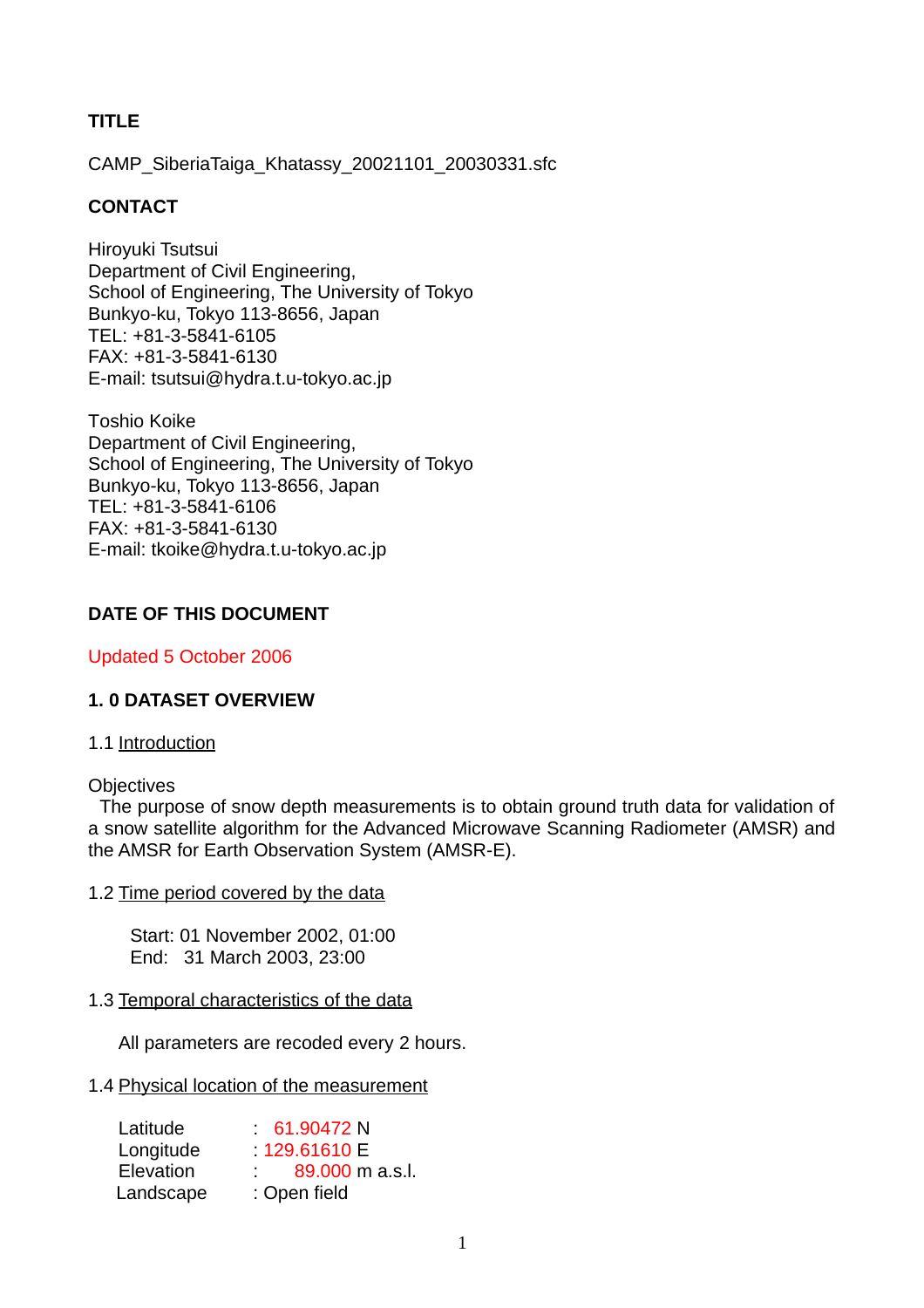Soil Characteristics: Sandy soil

### 1.5 Data source

Original data provided by the University of Tokyo supported by the Japan Aerospace Exploration Agency (JAXA).

## 1.6 WWW address references

N/A

# **2.0 INSTRUMENTATION DESCRIPTION**

| <b>Parameter</b> | Range              | Model                 | <b>Manufacturer</b> | <b>Platform</b> |
|------------------|--------------------|-----------------------|---------------------|-----------------|
| Air Temperature  | $0 - 200$ cm       | 107 Temperature Probe | <b>CAMBEL</b>       |                 |
| Snow Depth       | $-50 - +100$ deg.C | <b>SR-50</b>          | <b>CAMBEL</b>       | 1.75m           |

## 2.3 Instrumentation specification

Air Temperature (1.75m) : Air Temperature at the 1.75 m height (deg.C) Snow Depth (1.75m) : Snow depth at the 1.75 m height (cm)

# **3.0 DATA COLLECTION AND PROCESSING**

Snow depth sensor set has three components:

- Snow depth sensor
- Data logger
- Air temperature sensor

The sensor is based on a 50 kHz (Ultrasonic) electrostatic transducer. The SR50 determines the distance to a target by sending out ultrasonic pulses and listening for the returning echoes that are reflected from the target.

Data logger is CR10X. This data logger is a fully programmable data logger controller with non-volatile memory and a battery backed clock in a small, rugged sealed module.

Air temperature is used to compensate the snow data which is measured by using snow depth sensor. A temperature compensated distance from SR50 to snow surface is obtained by multiplying the SR50 reading by the square root of the air temperature in degree Kelvin divided by 273.15.

DISTANCE = READINGSR50×root(  $T(K)$  / 273.15(K))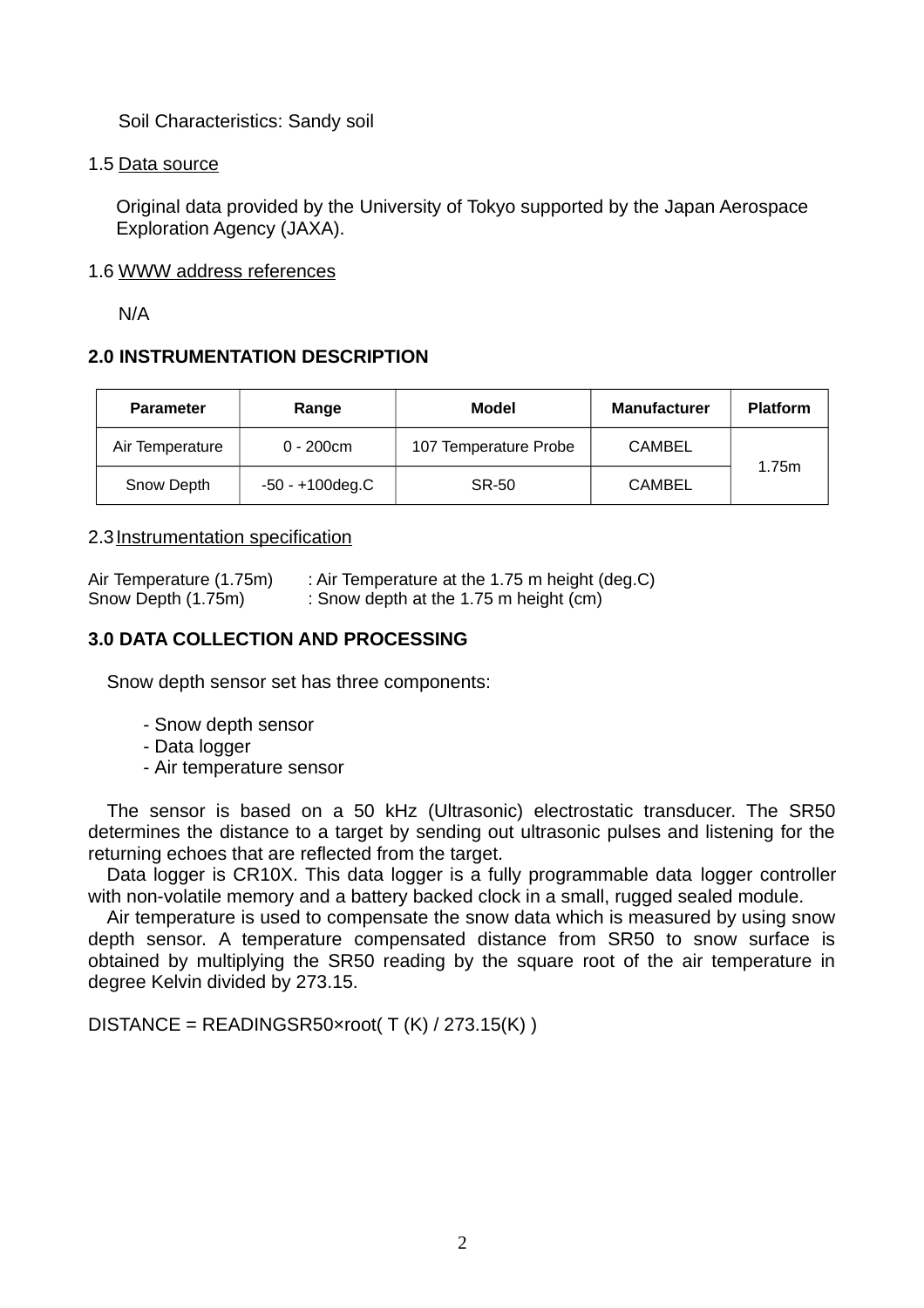## **4.0 QUALITY CONTROL PROCEDURES**

For all parameters, the data has been visually checked using the CAMP Quality Control Web Interface. The quality control flags follow the CEOP data flag definition document.

### **5.0 GAP FILLING PROCEDURES**

Filled in gap by the Missing value "-999.99".

### **6.0 DATA REMARKS**

- 6.1 PI's assessment of the data
- 6.1.1 Instruments problems

None.

### 6.1.2 Quality issues

None.

### 6.2 Missing data periods

The missing data period are listed in chapter 9.0.

### **7.0 REFERENCE REQUIREMENTS**

Original data was collected and is provided within the framework of the AMSR/AMSR-E verification experiment of the Japan Aerospace Exploration Agency (JAXA), financially supported by JAXA.

### **8.0 REFERENCES**

N/A

### **9.0 Missing Data Periods**

Snow Depth 2003/03/31 07:00 - 2003/03/31 23:00 (9)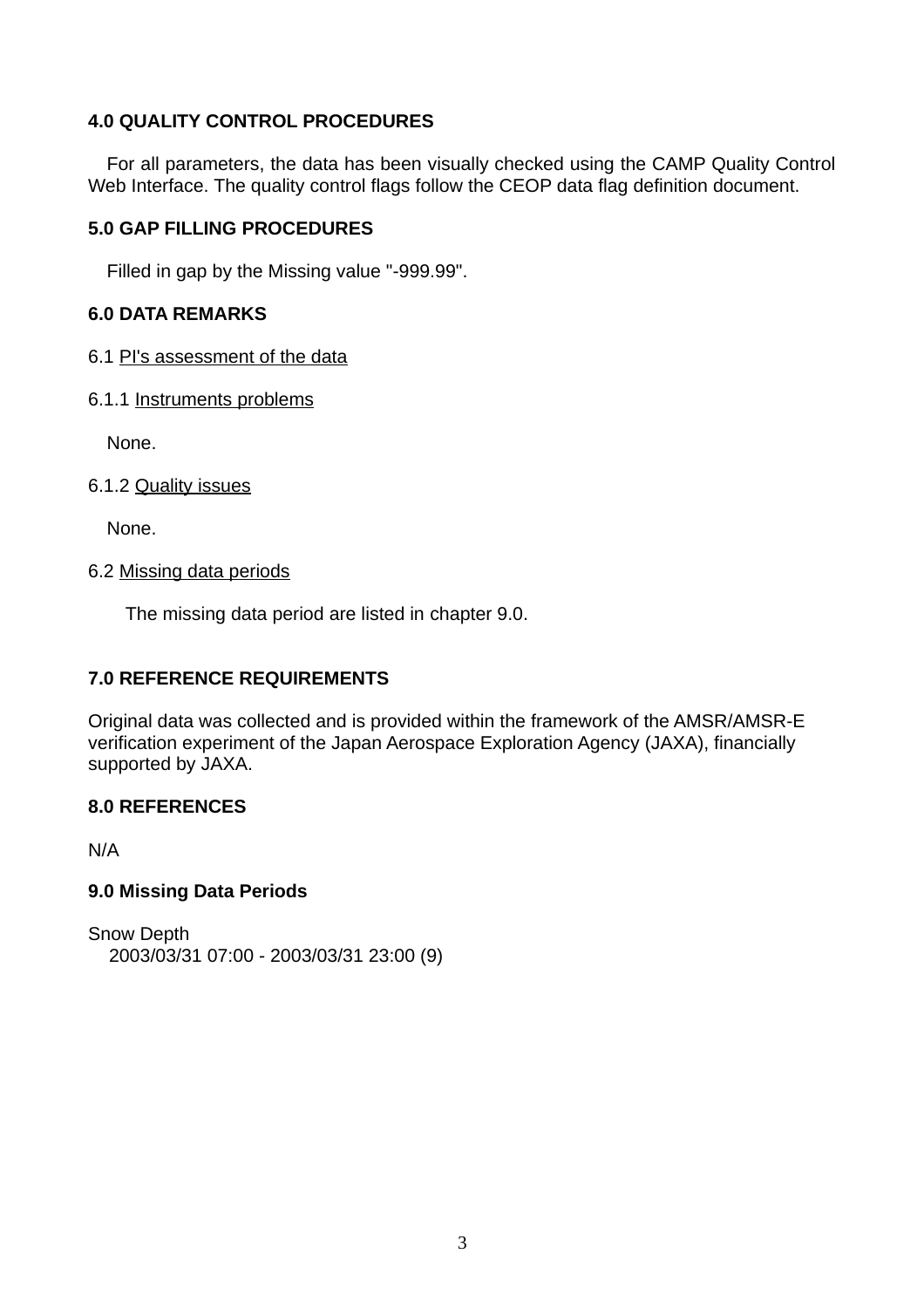# **TITLE**

CAMP\_SiberiaTaiga\_Khatassy\_20031014\_20040331.sfc

## **CONTACT**

Hiroyuki Tsutsui Department of Civil Engineering, School of Engineering, The University of Tokyo Bunkyo-ku, Tokyo 113-8656, Japan TEL: +81-3-5841-6105 FAX: +81-3-5841-6130 E-mail: tsutsui@hydra.t.u-tokyo.ac.jp

Toshio Koike Department of Civil Engineering, School of Engineering, The University of Tokyo Bunkyo-ku, Tokyo 113-8656, Japan TEL: +81-3-5841-6106 FAX: +81-3-5841-6130 E-mail: tkoike@hydra.t.u-tokyo.ac.jp

## **DATE OF THIS DOCUMENT**

17 May 2006 (Updated 5 October 2006)

### **1. 0 DATASET OVERVIEW**

1.7 Introduction

### **Objectives**

 The purpose of snow depth measurements is to obtain ground truth data for validation of a snow satellite algorithm for the Advanced Microwave Scanning Radiometer (AMSR) and the AMSR for Earth Observation System (AMSR-E).

#### 1.8 Time period covered by the data

Start: 14 October 2003, 01:00 End: 31 March 2004, 23:00

### 1.9 Temporal characteristics of the data

All parameters are recoded every 2 hours.

### 1.10 Physical location of the measurement

| Latitude  | 61.90472 N      |
|-----------|-----------------|
| Longitude | 129,61610 E     |
| Elevation | 89,000 m a.s.l. |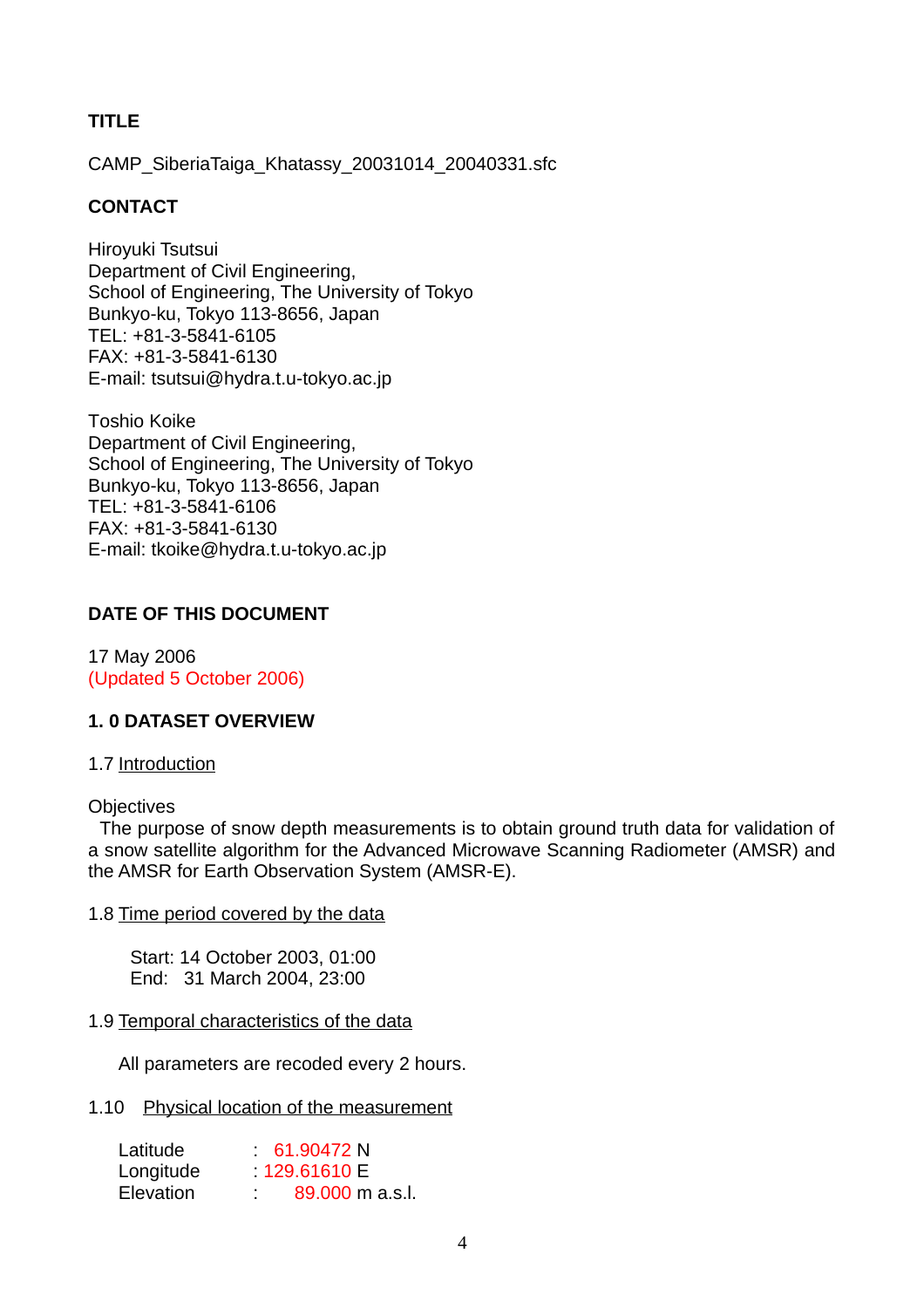Landscape : Open field Soil Characteristics: Sandy soil

### 1.11 Data source

Original data provided by the University of Tokyo supported by the Japan Aerospace Exploration Agency (JAXA).

### 1.12 WWW address references

N/A

# **2.0 INSTRUMENTATION DESCRIPTION**

| <b>Parameter</b> | Range              | Model                 | <b>Manufacturer</b> | <b>Platform</b> |
|------------------|--------------------|-----------------------|---------------------|-----------------|
| Air Temperature  | $0 - 200$ cm       | 107 Temperature Probe | <b>CAMBEL</b>       |                 |
| Snow Depth       | $-50 - +100$ deg.C | SR-50                 | <b>CAMBEL</b>       | 1.75m           |

## 2.4 Instrumentation specification

| Air Temperature (1.75m) | : Air Temperature at the 1.75 m height (deg.C) |
|-------------------------|------------------------------------------------|
| Snow Depth (1.75m)      | : Snow depth at the 1.75 m height $(cm)$       |

# **3.0 DATA COLLECTION AND PROCESSING**

Snow depth sensor set has three components:

- Snow depth sensor
- Data logger
- Air temperature sensor

The sensor is based on a 50 kHz (Ultrasonic) electrostatic transducer. The SR50 determines the distance to a target by sending out ultrasonic pulses and listening for the returning echoes that are reflected from the target.

Data logger is CR10X. This data logger is a fully programmable data logger controller with non-volatile memory and a battery backed clock in a small, rugged sealed module.

Air temperature is used to compensate the snow data which is measured by using snow depth sensor. A temperature compensated distance from SR50 to snow surface is obtained by multiplying the SR50 reading by the square root of the air temperature in degree Kelvin divided by 273.15.

 $DISTANCE = READINGSRS0×root(T (K) / 273.15(K))$